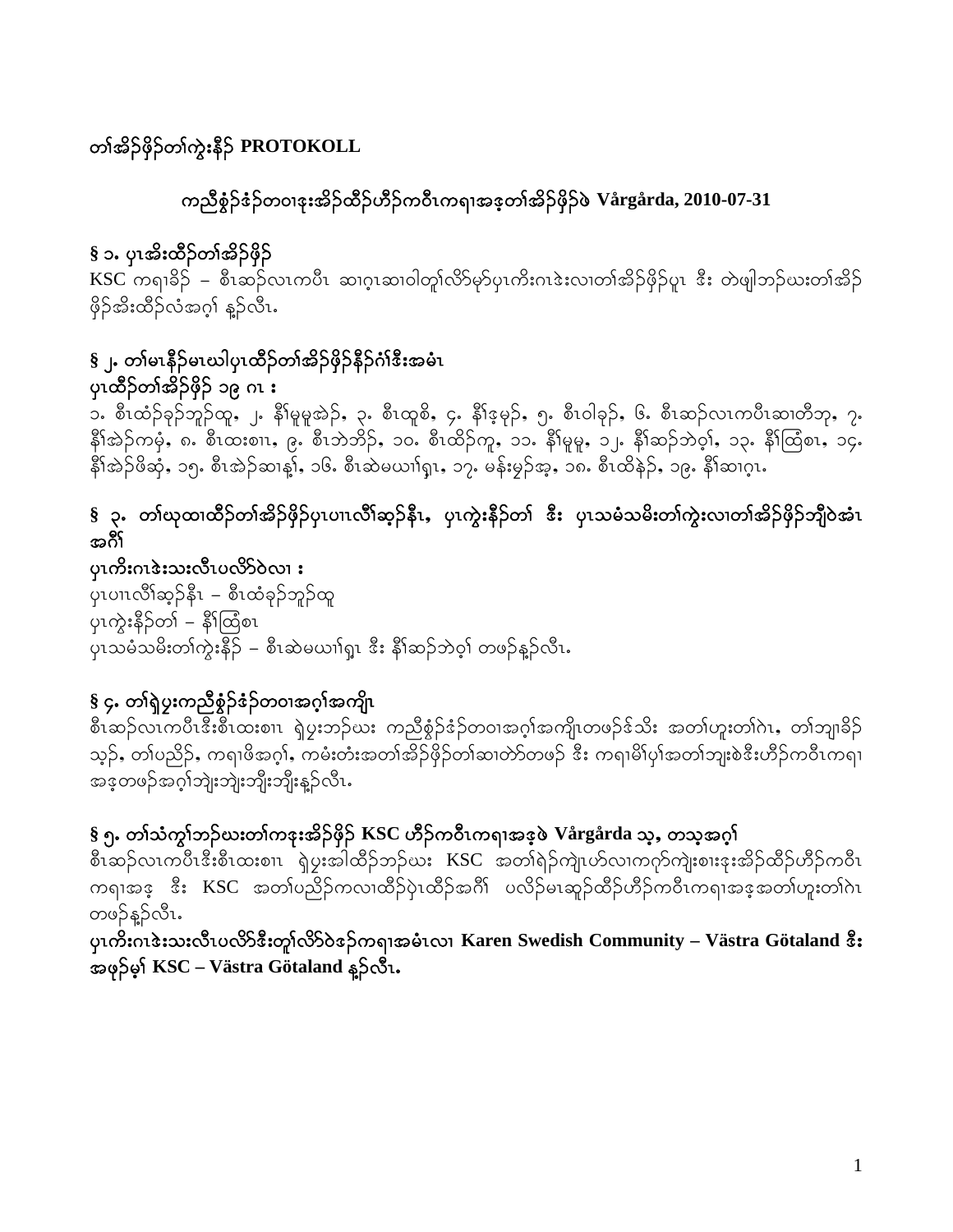# § ၆. ဘဉ်ယးဟိဉ်ကဝီၤတၢ်ဘျ၊ခိဉ်သူဉ်

စီၤဆဉ်လၤကပီၤဒီးစီၤထးစၢၤ ရဲပွးဘဉ်ဃး ဟိဉ်ကဝီၤတၢ်ဘျ၊ခိဉ်သ့ဉ်တဘ့ဉ်အံၤ ဘဉ်တၢ်ရဲဉ်ကျဲၤအီၤလၢ  $\overline{\text{KSC}}$ နံဉ်ကတၢါတၢ်အိဉ်ဖိုဉ်ဟ်ဂၢၢ်ဟ်ကျၤအီၤလၢတၢ်ကသူအီၤအခွဲးအိဉ်ဝဲဒဉ်နဉ်လီၤ. ပုံ၊ကိုးဂၤဒဲးသးလီၤပလိ>်ဒီးတူ၊်လိ>်ဝဲဒဉ်နဉ်လီၤ.

§ ၇. တၢ်ကၰထၢထိဉ်ကမံးတံး ၇.၁. တါဆ၊တဲာ်ကမီးတံးကဘဉ်တါဃုထ၊ထိဉ်အီၤပုံၤဂၤလဲဉ်အဂ္ဂါ ္<br>ပုံကိႈဂၤဒဲးသးလီၤပလိ်ာဝဲလ၊ (၇)ဂၤန္**ဉ်လီၤ**.

၇.၂. တၤ်ဃုထၢထိဉ်ကမံးတံး (၇)ဂၤ  $\star$  နိ $\mathbb{R}$ တ္ဖြစ $\star$ ,  $\star$  စီးဆဲမယၢ $\mathbb{R}^1,\star$  စီးဆဲ့ဉ်ဆၢန္)်,  $\star$  နိ $\mathbb{R}^d$ မူ,  $\star$  စီးထိဉ်ကူ,  $\star$  နိ $\mathbb{R}$ ဆ်ာ်ဘဲ့ဝ့်၊  $\mathbb{R}^1,\star$  စီးဝါခုဉ်

## 

ာ<br>ကရၢခိဉ် မ့္ပ်ာ စီၤထိဉ်ကူ, နဉ်ရွဲဉ် – နီးထြံစၤ, ပုၤပၢၤစ့ – စီၤအဲဉ်ဆၢန္၊်, တၢဴကစီဉ်ဒီးတၢ်ရၤလီၤမူဒါခိဉ် –<br>စီၤဆဲမယၢၢ်ရှ္၊, ဟိမုဉ်ဂ္ဂၢ်ဝီမူဒါခိဉ် – နီးမူမူ, သးစၢ်ဂ္ဂၢ်ဝီမူဒါခိဉ် – စီၤဝါခုဉ် ဒီး တၢဴကူဉ်ဘဉ်ကူဉ်သူမူဒါခိဉ် – နိ1်ဆဉ်ဘဲဝ့္ပြ တဖဉ်နဉ်လီၤ.

၇.၄. တါယုထၢထိံုပုၤသမံသမိးကျိဉ်စ့စရီ ပုၤသမံသမိးကျိဉ်စ့စရီမ့ၢ်ဝဲ စီၤဘဲဘိဉ် ဒီး စီၤမွဉ်အ့ တဖဉ်နူဉ်လီၤႉ

# ၇.၅. တါယုထၢထိို Election Committee

Election Committee မ့<sup>1</sup>ဝဲ စီးထိနဲဉ် ဒီး စီးထံခုဉ်ဘူဉ်ထူ တဖဉ်န္**ဉ်**လီး.

#### § ၈. ဘဉိယး Firmatecknare အဂ္

လၢတၢ်ဘျ၊ခိဉ်သ့ဉ်အပူၤအိဉ်ကွဲးလီၤဟ်အသိးလၢ Firmatecknare န့ဉ်ကဘဉ်မ့ၢ်ဝဲ ကရၢခိဉ် ဒီး ပှၤပၢၤစ့ တဖဉ် န့}လီၤ.

### § ၉**.** တၢ်တၢဉ်ပိဉ်တၢဉ်ပိဉ်ဘဉ်ဃးဟိဉ်ကဝိံၤတၢ်ဟူးတၢ်ဂဲၤ,ကျိဉ်စ့တၢ်သူတၢ်စွဲ,ကရၢဖိအလဲ,ဘဉ်ဃးတၢ်ကပတံ ထိဉ်ဟိဉ်ကဝိၤကရၢအံၤဆူထံကိၢိပ<sup>္ဇ</sup>ဉ်အအိဉ် ဒီး တၢ်ကယုကျိဉ်ယုစ့လၢ Kommun တဖဉ်အိဉ်အဂ္ဂါ

စီၤဆဉ်လၤကပီၤ းီး စီၤထးစၢၤ ရှဲပွးဘဉ်ယးတၤ်ကစးထိဉ်ပတံထိဉ်ဟိဉ်ကဝီၤကရၢအံၤဆူထံကိၢ်ပ<sup>ဒ္ဓ</sup>ဉ်အအိဉ်ဝံၤ ပုၤပၢစ့ကတ့ထိဉ်ကရၢစ့တၢးန့ဉ်လီၤႉ ကရၢအံၤတၢ်သ့ဉ်တဖဉ်အံၤမ့ၢ်အိဉ်ထိဉ်လံ<sup>စွ</sup>ိး တ၊်ဟူးတ၊်ဂဲၤမ့၊်အိဉ်ထိဉ်တဘျီ ္<br>လၤ်လၤ် ပယုပတံထိဉ်တၤ်ဟူးတၤ်ဂၤဆူ ဟိဉ်ကဝီၤ kommun အအိဉ်သဲ့ဝဲအုန်ဉ်လီၤ ကျိဉ်စ့လၤပဒိႏန္၊်သည်တဖဉ် ပကဘဉ်အိဉ်<sup>နွ</sup>းစရီလီၤတံ၊လီၤဆဲးစ့ၢ်ကီးနဉ်လီၤႉ လၢခံ ခိဉ်နှၢ်တဖဉ် KSC ကဂုဉ်ကျဲးစၢၤယုန္၊်အကျဲလၢတၢ်သိဉ်လိ တဖဉ်စွါကီးနဉ်လီၤ.